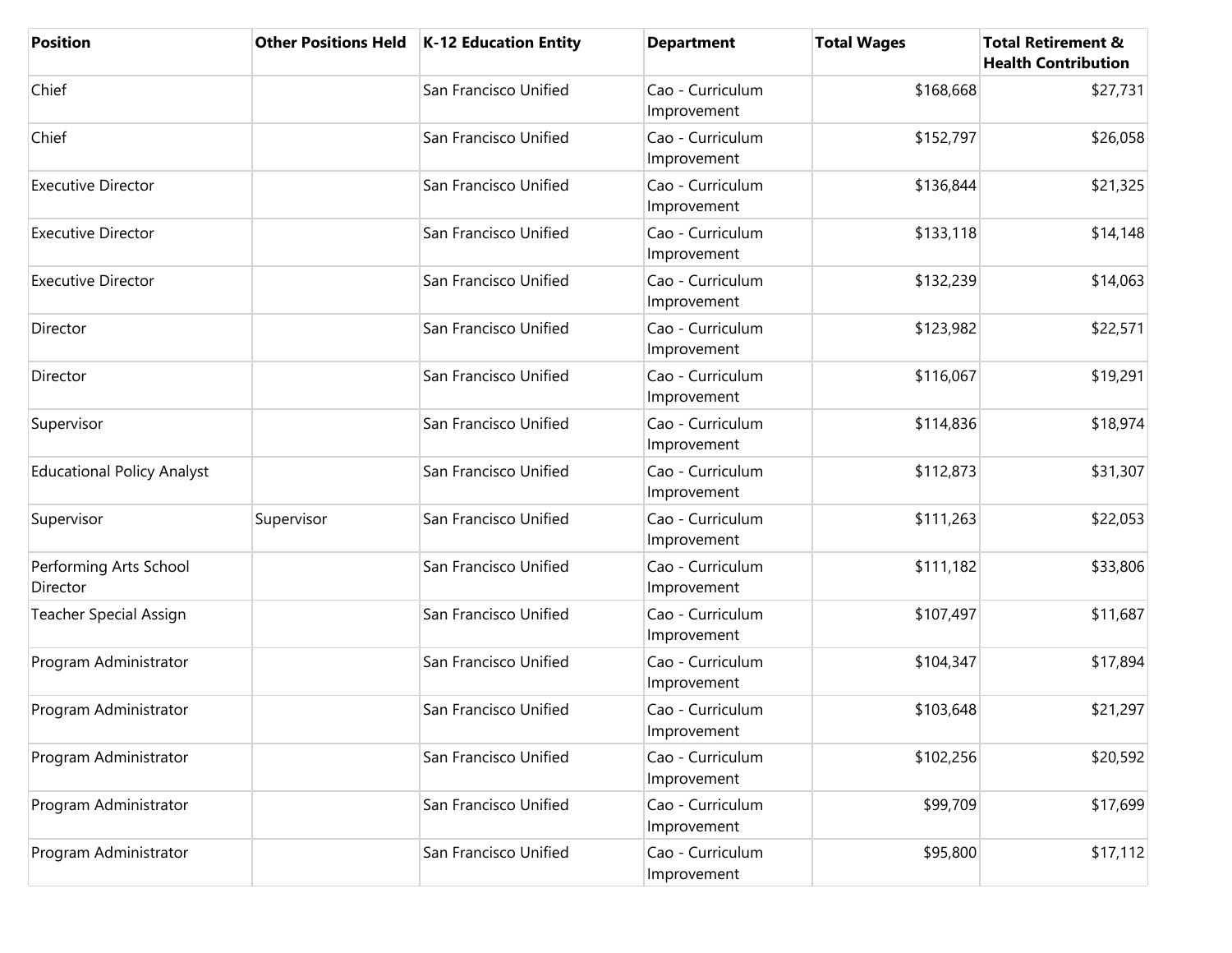| <b>Teacher Special Assign</b>     |                                  | San Francisco Unified | Cao - Curriculum<br>Improvement | \$89,969 | \$19,129 |
|-----------------------------------|----------------------------------|-----------------------|---------------------------------|----------|----------|
| <b>Teacher Special Assign</b>     | <b>Summer Session</b><br>Teacher | San Francisco Unified | Cao - Curriculum<br>Improvement | \$89,429 | \$15,918 |
| Associate Superintendent          |                                  | San Francisco Unified | Cao - Curriculum<br>Improvement | \$84,151 | \$11,344 |
| <b>Educational Policy Analyst</b> |                                  | San Francisco Unified | Cao - Curriculum<br>Improvement | \$83,263 | \$30,497 |
| Itinerant Visual Art Teacher      |                                  | San Francisco Unified | Cao - Curriculum<br>Improvement | \$78,466 | \$18,764 |
| <b>Teacher Special Assign</b>     |                                  | San Francisco Unified | Cao - Curriculum<br>Improvement | \$77,338 | \$15,216 |
| <b>Chief Clerk</b>                |                                  | San Francisco Unified | Cao - Curriculum<br>Improvement | \$73,106 | \$16,993 |
| <b>Teacher Special Assign</b>     |                                  | San Francisco Unified | Cao - Curriculum<br>Improvement | \$71,141 | \$17,815 |
| <b>Teacher Special Assign</b>     |                                  | San Francisco Unified | Cao - Curriculum<br>Improvement | \$68,645 | \$14,569 |
| <b>Teacher Special Assign</b>     |                                  | San Francisco Unified | Cao - Curriculum<br>Improvement | \$65,916 | \$14,102 |
| Itinerant Music Teacher           |                                  | San Francisco Unified | Cao - Curriculum<br>Improvement | \$63,811 | \$16,582 |
| <b>Teacher Special Assign</b>     |                                  | San Francisco Unified | Cao - Curriculum<br>Improvement | \$62,868 | \$6,056  |
| Senior Clerk Typist               |                                  | San Francisco Unified | Cao - Curriculum<br>Improvement | \$62,011 | \$30,730 |
| Itinerant Visual Art Teacher      | Itinerant Visual Art<br>Teacher  | San Francisco Unified | Cao - Curriculum<br>Improvement | \$60,899 | \$13,629 |
| Itinerant Visual Art Teacher      |                                  | San Francisco Unified | Cao - Curriculum<br>Improvement | \$60,136 | \$13,553 |
| Itinerant Drama Teacher           |                                  | San Francisco Unified | Cao - Curriculum<br>Improvement | \$59,096 | \$13,434 |
| Senior Clerk Typist               |                                  | San Francisco Unified | Cao - Curriculum<br>Improvement | \$59,007 | \$28,023 |
| Itinerant Visual Art Teacher      |                                  | San Francisco Unified | Cao - Curriculum<br>Improvement | \$58,232 | \$13,363 |